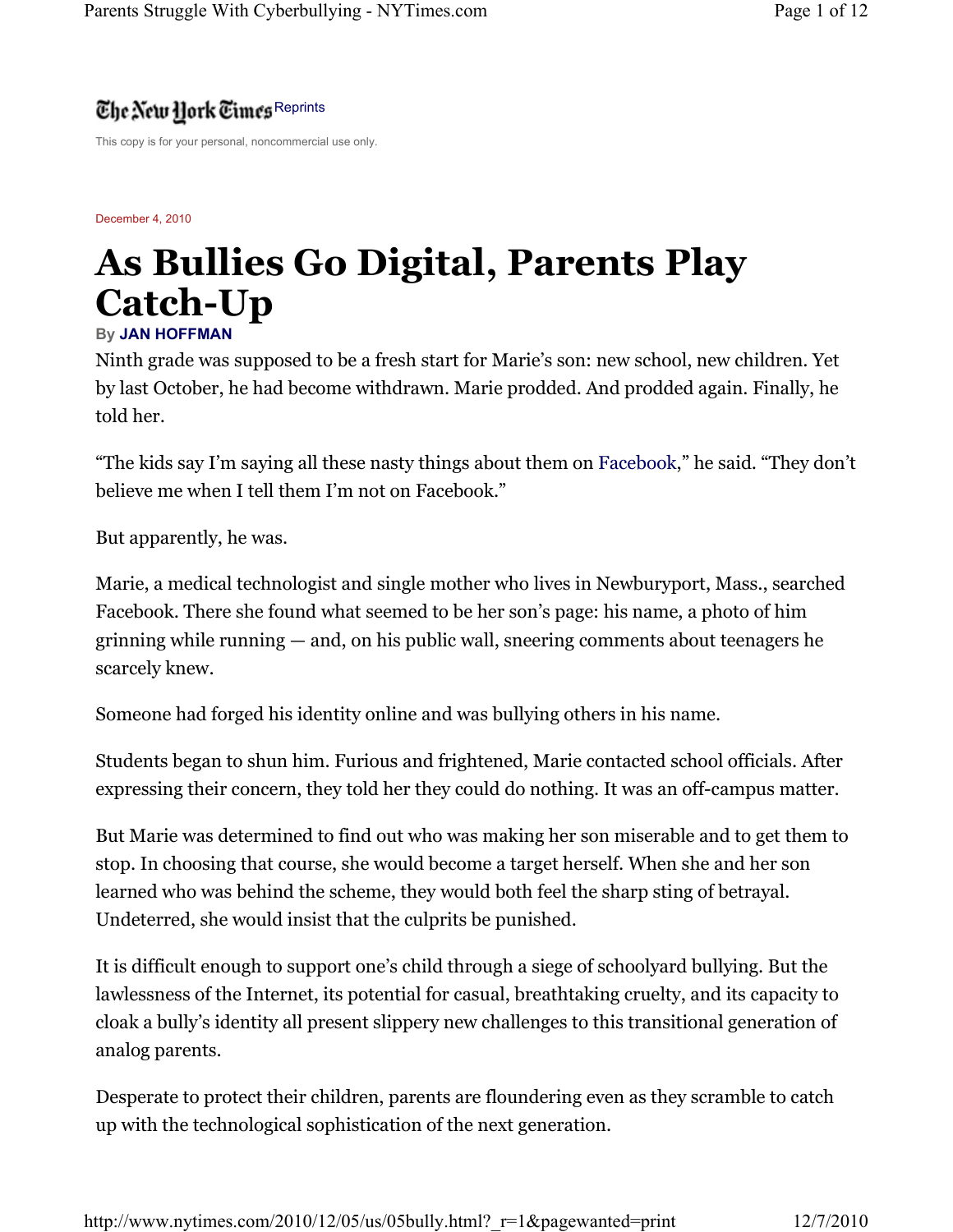Like Marie, many parents turn to schools, only to be rebuffed because officials think they do not have the authority to intercede. Others may call the police, who set high bars to investigate. Contacting Web site administrators or Internet service providers can be a daunting, protracted process.

When parents know the aggressor, some may contact that child's parent, stumbling through an evolving etiquette in the landscape of social awkwardness. Going forward, they struggle with when and how to supervise their adolescents' forays on the Internet.

Marie, who asked that her middle name and her own nickname for her son, D.C., be used to protect his identity, finally went to the police. The force's cybercrimes specialist, Inspector Brian Brunault, asked if she really wanted to pursue the matter.

"He said that once it was in the court system," Marie said, "they would have to prosecute. It could probably be someone we knew, like a friend of D.C.'s or a neighbor. Was I prepared for that?"

Marie's son urged her not to go ahead. But Marie was adamant. "I said yes."

#### **Parental Fears**

One afternoon last spring, Parry Aftab, a lawyer and expert on cyberbullying, addressed seventh graders at George Washington Middle School in Ridgewood, N.J.

"How many of you have ever been cyberbullied?" she asked.

The hands crept up, first a scattering, then a thicket. Of 150 students, 68 raised their hands. They came forward to offer rough tales from social networking sites, instant messaging and texting. Ms. Aftab stopped them at the 20th example.

Then she asked: How many of your parents know how to help you?

A scant three or four hands went up.

Cyberbullying is often legally defined as repeated harassment online, although in popular use, it can describe even a sharp-elbowed, gratuitous swipe. Cyberbullies themselves resist easy categorization: the anonymity of the Internet gives cover not only to schoolyard-bully types but to victims themselves, who feel they can retaliate without getting caught.

But online bullying can be more psychologically savage than schoolyard bullying. The Internet erases inhibitions, with adolescents often going further with slights online than in person.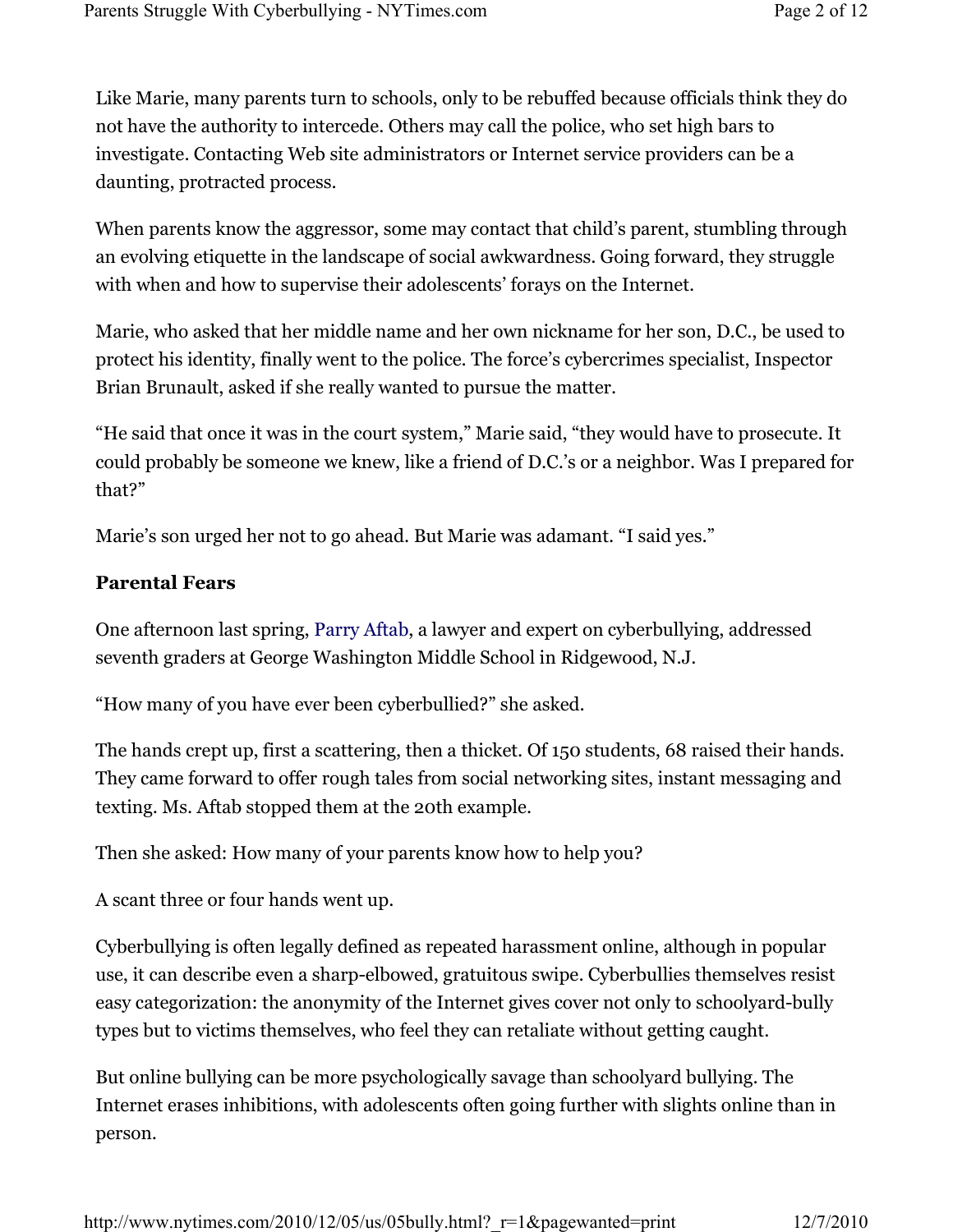"It's not the swear words," Inspector Brunault said. "They all swear. It's how they gang up on one individual at a time. 'Go cut yourself.' Or 'you are sooo ugly' — but with 10 u's, 10 g's, 10 l's, like they're all screaming it at someone."

The cavalier meanness can be chilling. On a California teenage boy's Facebook wall, someone writes that his 9-year-old sister is "a fat bitch." About the proud Facebook photos posted by a 13-year-old New York girl, another girl comments: "hideous" and "this pic makes me throwup a lil." If she had to choose between the life of an animal and that of the girl in the photos, she continues, she would choose the animal's, because "yeah, at least they're worth something."

This is a dark, vicious side of adolescence, enabled and magnified by technology. Yet because so many horrified parents are bewildered by the technology, they think they are helpless to address the problems it engenders.

"I'm not seeing signs that parents are getting more savvy with technology," said Russell A. Sabella, former president of the American School Counselor Association. "They're not taking the time and effort to educate themselves, and as a result, they've made it another responsibility for schools. But schools didn't give the kids their cellphones."

As bullying, or at least conflict, becomes more prevalent in the digital world, parents are beginning to turn out for community lectures, offered by psychologists, technology experts and the police. One weekday night this fall, Meghan Quigley, a mother from Duxbury, Mass., was among the 100 or so parents who attended a panel featuring Elizabeth Englander, a psychologist who consulted on the new Massachusetts bullying law.

"I absolutely have to be much more techno savvy than I want to be," said Mrs. Quigley, who does not know how to text, although two of her children use cellphones just to text their friends. "But it is overwhelming to me."

These lectures typically combine technology primers so elementary that elementary-school children might snicker, with advanced course work in 21st-century child-rearing.

Dr. Englander reminded parents that while children may be nimble with technology, they lack the maturity to understand its consequences.

Then she demonstrated how to adjust Facebook privacy settings. Many parents peered at her slides, taking notes.

Don't set too much stock in those settings, she said: " 'Privacy' is just a marketing term." A child's Facebook friend, she noted, could easily forward the "private" information.

http://www.nytimes.com/2010/12/05/us/05bully.html? r=1&pagewanted=print 12/7/2010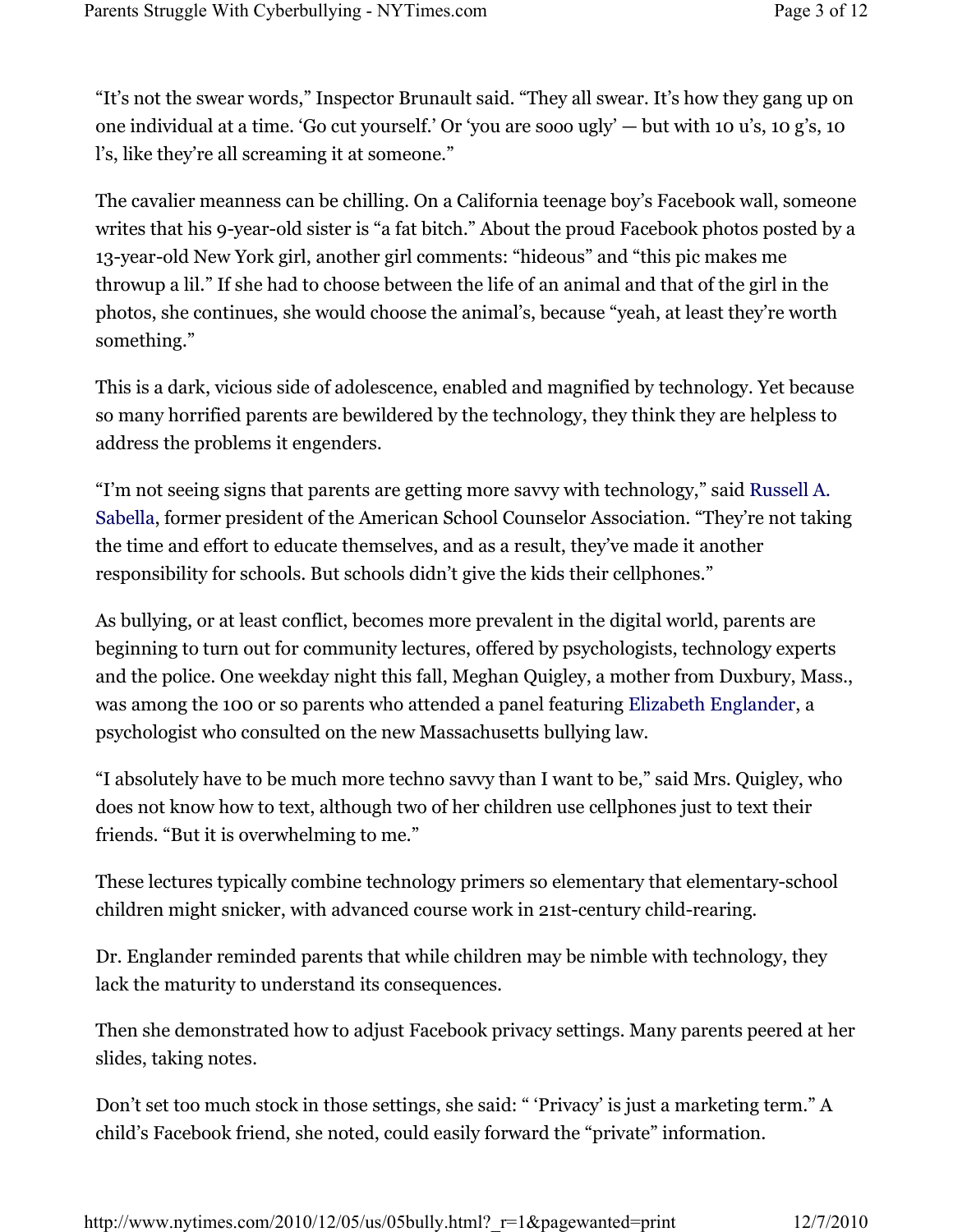In a study last year of 312 freshmen at Bridgewater State University, Dr. Englander found that 75 percent reported that during a typical high school day they had used their cellphones for voice communication 30 percent of the time or less, preferring to use them for texting, sending photos and videos, and surfing the Internet.

This is not a "phone," Dr. Englander told the parents who looked, collectively, shellshocked. What you've given your child "is a mobile computer."

If their children get caught in a crisis, she said, parents should preserve the evidence, by taking a screenshot of the offending material.

A mother timidly raised her hand. "How do I make a screenshot?"

#### **The Bully Next Door**

Throughout the fall, the Facebook profile set up in D.C.'s name taunted students: "At least I don't take pics of myself in the mirror like a homosexual midget," wrote "D.C." Also, "you smell weird." And "ur such a petaphile." At school, students would belligerently ask D.C. why he was picking fights on Facebook. He would eat lunch alone, and skipped some school, insisting that he was ill.

"I would always ask him, 'Are you having a good day?' " Marie said. "So he stopped talking to me about anything at school. He was afraid I would make more trouble for him. But the real victim was being ostracized more than the kids who were being bullied on his Facebook page."

She would call Inspector Brunault weekly. Last fall, the detective had to subpoena Facebook for the address of the computer linked to the forged profile. Then he had to subpoena Comcast, the Internet service provider, for the home address of the computer's owner.

Facebook has since made it simpler to report malicious activity. Although Facebook declined to make its head of security available for an interview, a spokesman replied by e-mail that if Facebook determines that a report of an impostor profile is legitimate, "We will provide a limited amount of data that helps the person take steps to repair his or her identity."

Finally, in January, Inspector Brunault told Marie he was getting close. He visited the home address supplied by Comcast. When he left, he had two more names and addresses.

A few weeks later, he called Marie.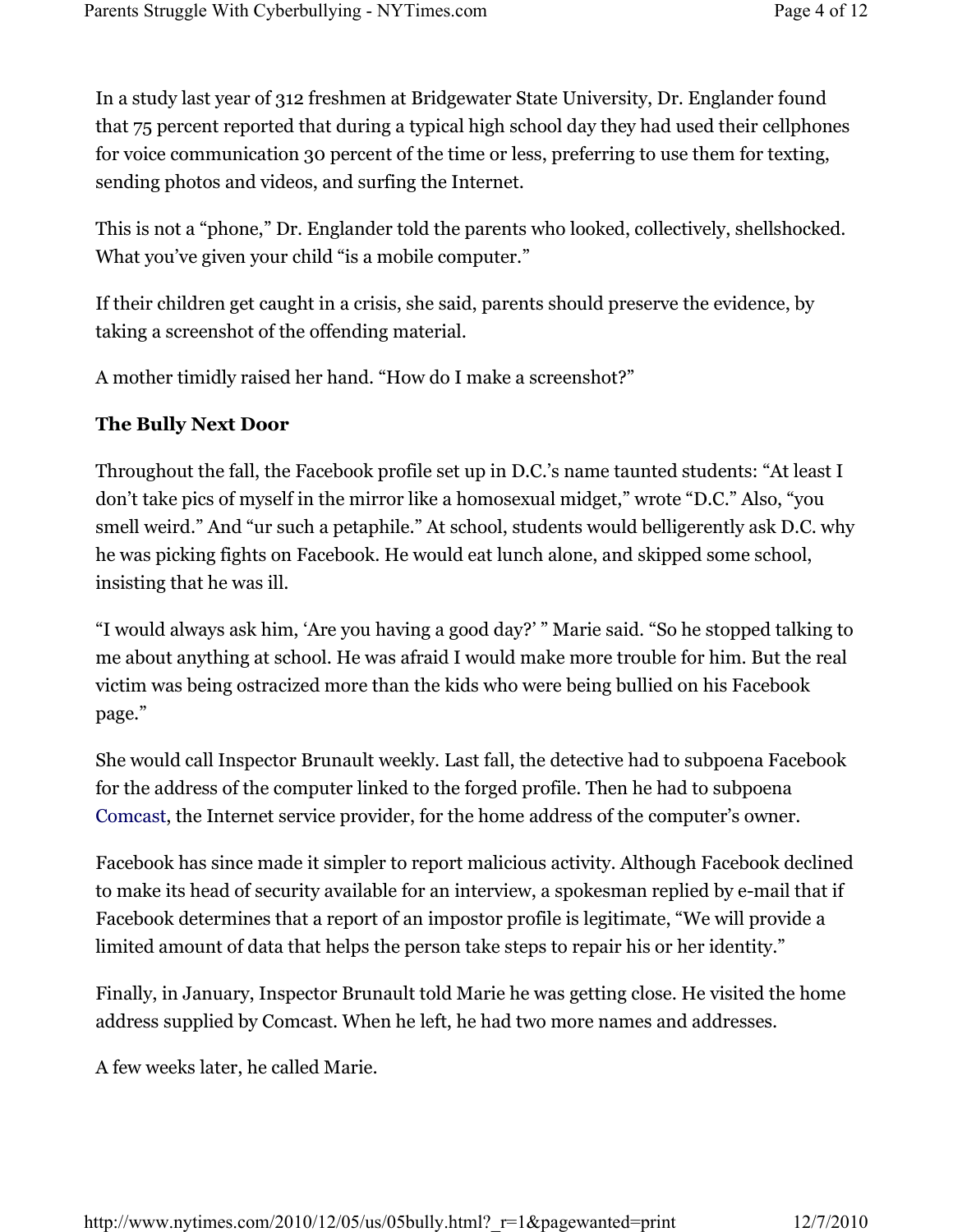Just before dinner, Marie broke the news to D.C. Two culprits were 14; one was 13. After learning the first two names, D.C. said: "Those guys have never liked me. I don't know why."

But the third boy had been a friend since preschool. His father was a sports coach of D.C.'s.

D.C. was silent. Then he teared up.

Finally, he said, "Do you mean to tell me, Mom, that they hate me so much that they would take the time to do this?"

Inspector Brunault asked the boys why they had done it. That summer, they replied, they had been reading Facebook profiles of people's dogs, which they found hilarious. They decided to make up a profile. They picked D.C. "because he was a loner and a follower."

Although the police did not release the boys' names because they are juveniles, word seeped through town. In the middle of the night, Marie received anonymous calls. "They told me my son should just suck it up," she recalled. "They said he would be a mama's boy. They would rant and then they would hang up."

## **Contacting the Other Parent**

After Marie learned the identities of her son's cyberbullies, she did not call their parents. She was so incensed that she communicated only through official go-betweens, like the police and prosecutors.

But some parents prefer to resolve the issue privately, by contacting the bully's family. Psychologists do not recommend that approach with schoolyard bullying, because it can devolve into conflicting narratives. With cyberbullying, a parent's proof of baldly searing digital exchanges can reframe that difficult conversation.

Parents who present the other parents with a printout of their child's most repugnant moments should be prepared for minimization, even denial.

Maj. Glenn Woodson's daughter, Sierra, has a shortened leg because of a congenital condition. One night, when she was in sixth grade, she received a text message showing a stick figure of her lying prostrate, eyes crossed out, another girl holding a bloody blade over the body. It had been sent by three girls in Sierra's grade.

Major Woodson, who lives on an Army base in Monterey, Calif., contacted the military police. They had a stern sit-down with the families of the three girls. Teachers held a workshop on cyberbullying. Two families apologized to the Woodsons.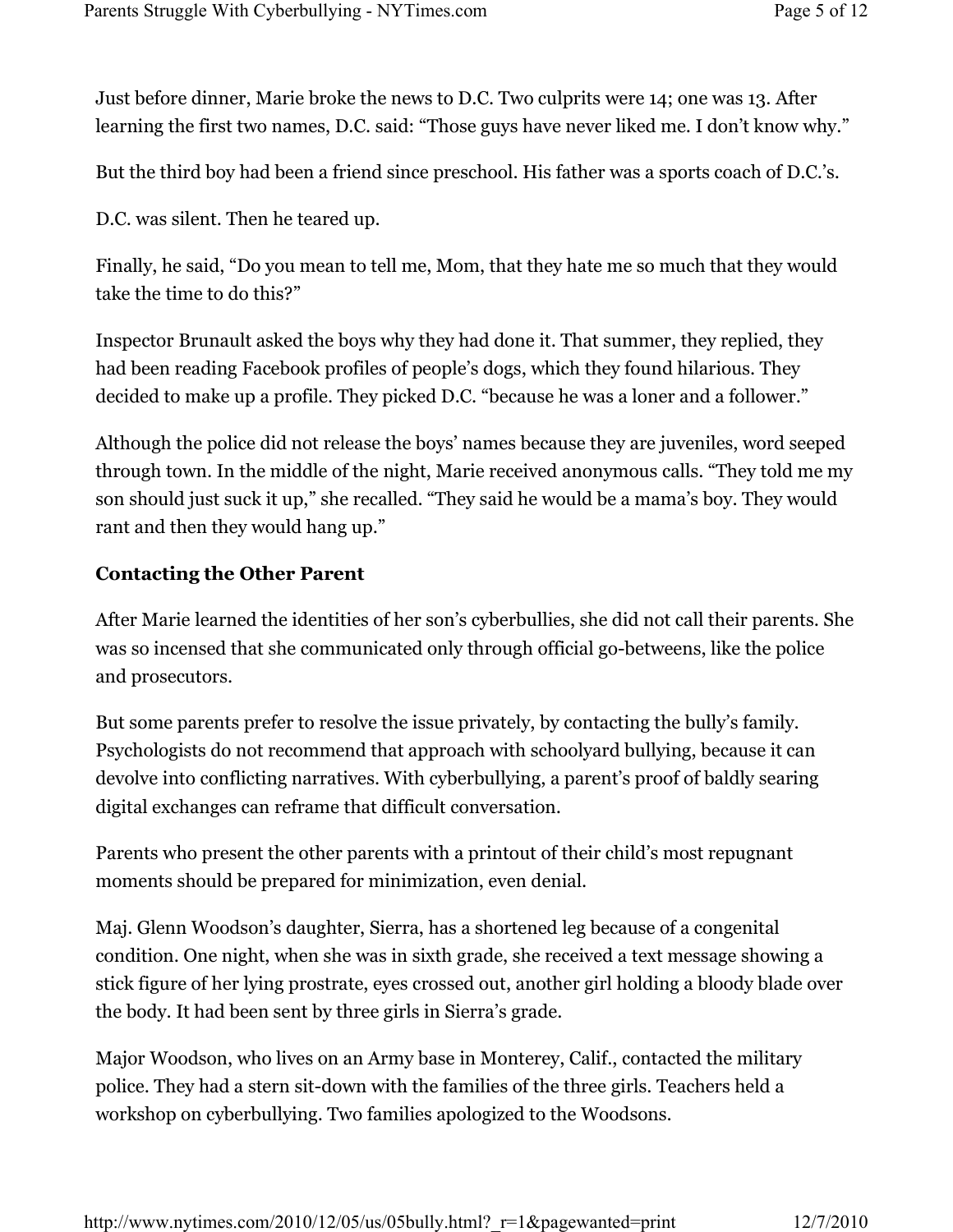Finally, the mother of the third girl, the instigator, called. " 'It isn't her fault,' she said to my wife," Major Woodson said. "The mom said: 'I think this is way overblown. My daughter is being punished and she's not the only one who did it.'"

The mother did not apologize.

What may be offensive in one household may be just a shoulder shrug in another.

In the San Francisco Bay Area, Christine, who, like many parents interviewed for this article asked that her last name not be used to protect her child's identity, selected a school for her daughter largely because it eschewed technology. But when her daughter was in sixth grade, a classmate e-mailed her links to pornography sites.

Christine called the boy's mother. "I asked her to get her son to stop," Christine said. "She apologized, and her son wrote us a letter of apology. "

But the boy's father disagreed. "He refused to put limits on the kid," said Christine, who works in marketing. " 'Oh, no, he needs total freedom and he can use his best judgment.' "

When well-intentioned observers intervene, they can find themselves scorned.

Jill Brown, a Westfield, N.J., mother who lectures on cyberbullying through her company, Generation Text, saw something online that disturbed her: a Facebook group sniping at a young girl titled "I Stalk (name deleted) And Her Junior Boyfriend." The group had some 500 "friends."

The mother of a group founder was a friend of Ms. Brown's.

Ms. Brown suggested her friend look at the site. She asked her not to let her daughter know who blew the whistle. Her friend was polite but distant.

By the next day, "The girl had defriended me on Facebook," Ms. Brown said. "I texted her mother seven times. She ignored me."

Three weeks later, the friend stopped by Ms. Brown's house for a trunk show. When Ms. Brown asked what had happened to the Facebook group, the woman airily dismissed it as an adolescent joke.

Parent-to-parent confrontations can also backfire against the child.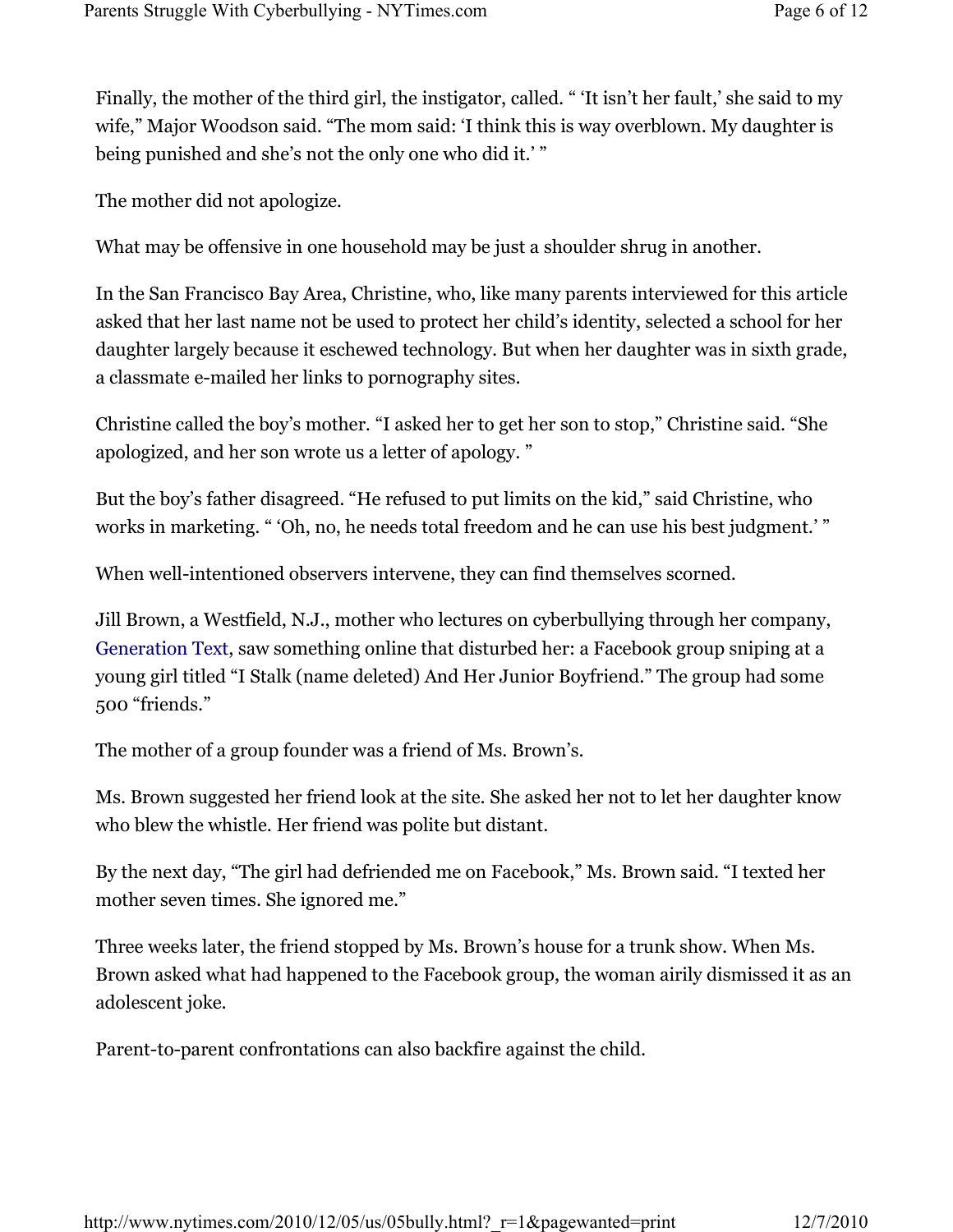In a small Western resort town, Gerrie's daughter, Michaela, 14, received an obscene, threatening text from a boy who was the star of her ski team. He accused Michaela of having told his girlfriend that he was secretly dating someone else and vowed to ruin Michaela's life.

Michaela stared at the cellphone, tears rolling down her face. She had not informed on him.

Gerrie's husband called the boy's mother. After seeing the corrosive text, the mother took away her son's cellphone for a week.

The boy made good on his threat. He spread a false rumor that his mother wouldn't allow him to race, and that Michaela's snitching was to blame. The news erupted on Facebook.

Ski team members ostracized Michaela. She rode the lifts by herself. Before team practices, she would quake and vomit.

"I did what I thought was right to help my daughter," said Gerrie, an art teacher, "and I only ended up making it worse. But when your kid gets a text like that, what are you supposed to do?"

Dr. Sabella, the former president of the American School Counselor Association, says that parents should meet in public places, like the library or a guidance counselor's office, rather than addressing the conflict by e-mail. And the reporting parents should be willing to acknowledge that their child may have played a role in the dispute. To ease tension, suggests Dr. Englander, an expert on aggression reduction, offer the cyberbully's parent a face-saving explanation.

#### Her model script?

"I need to show you what your son typed to my daughter online. He may have meant it as a joke. But my daughter was really devastated. A lot of kids type things online that they would never dream of saying in person. And it can all be easily misinterpreted."

When that conversation is handled deftly, parents can achieve a reasonable outcome. The 14 -year-old daughter of Rolin, a Nashville musician, began a relationship with a boy in her church group. But soon his texts and Facebook comments turned sexually graphic and coercive. When she backed away, he tried to isolate her. At a church retreat, he surreptitiously sent texts from her phone to three of her friends, all boys, saying she didn't want to see them again.

She had no idea what he had done: he had deleted the text messages.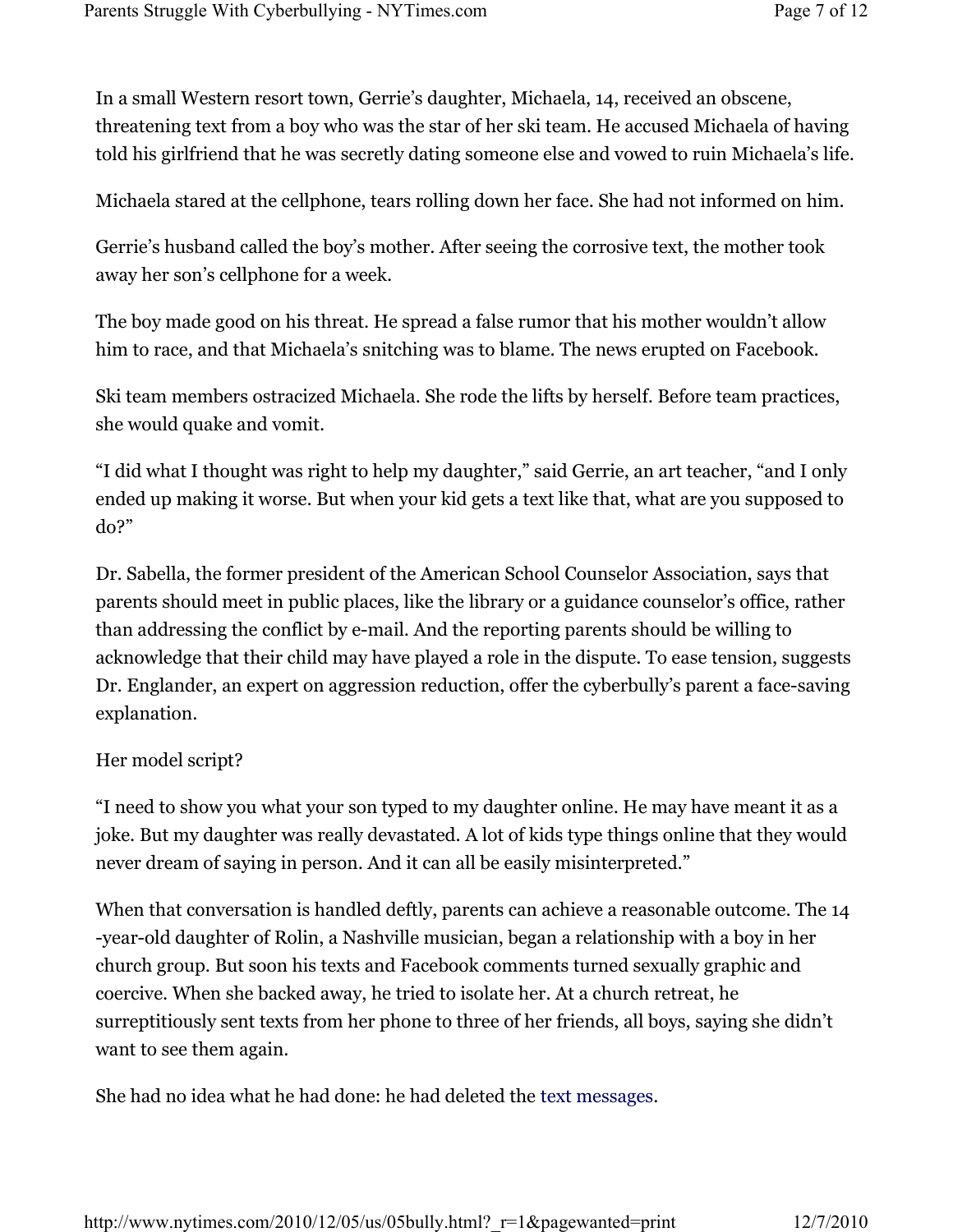Those texts stunned her friends. Rolin pieced together what happened and blocked the boy's number on his daughter's phone. The boy simply borrowed his friends' phones. Rolin called the boy's parents, who agreed to sit down with both teenagers. "It would have been easier to send an e-mail," Rolin said. "And yes, it was sure awkward to be talking to this 14-year-old kid in front of his parents about what he wrote to my daughter. But we had the proof.

"My goal wasn't to polish my shotgun. It's not about a show of force but a show of presence. I said, 'If you want to be friends with her, you can't text her and you can't use another boy's phone.'"

The boy's father said Rolin had been easier on his son than the father would have been, had the roles been reversed.

Eventually, the relationship cooled on its own. "But I still have his number blocked on her phone," Rolin said.

# **When the Bully Is Your Child**

After the police arrested the boys who usurped D.C.'s identity, the parents wrote Marie awkward apology letters. Only one mother phoned, in tears.

No matter how parents see their children, learning of the cruelties they may perpetrate is jarring and can feel like an indictment of their child-rearing.

One afternoon two years ago, Judy, a recent widow in Palm Beach County, Fla., who had been finishing her college degree, helping a professor research cyberbullying, and working in an office, got a call from the middle school.

"Your daughter is involved in a cyberbullying incident," the assistant principal said. "Come down immediately."

Her daughter and two others had made a MySpace page about another middle-schooler, saying she was a "whore," with a finger pointing to her private parts. The young teenagers printed out copies and flung them at students.

Judy rushed to school. Her daughter, a sweet, straight-A student, was waiting in the guidance counselor's office, her arms crossed defiantly.

"I said to her, 'This is a human being,' " Judy recalled. " 'This girl will be destroyed for the rest of her life!' And my daughter just said: 'I don't care. It's all true.' And I bawled while she just sat there."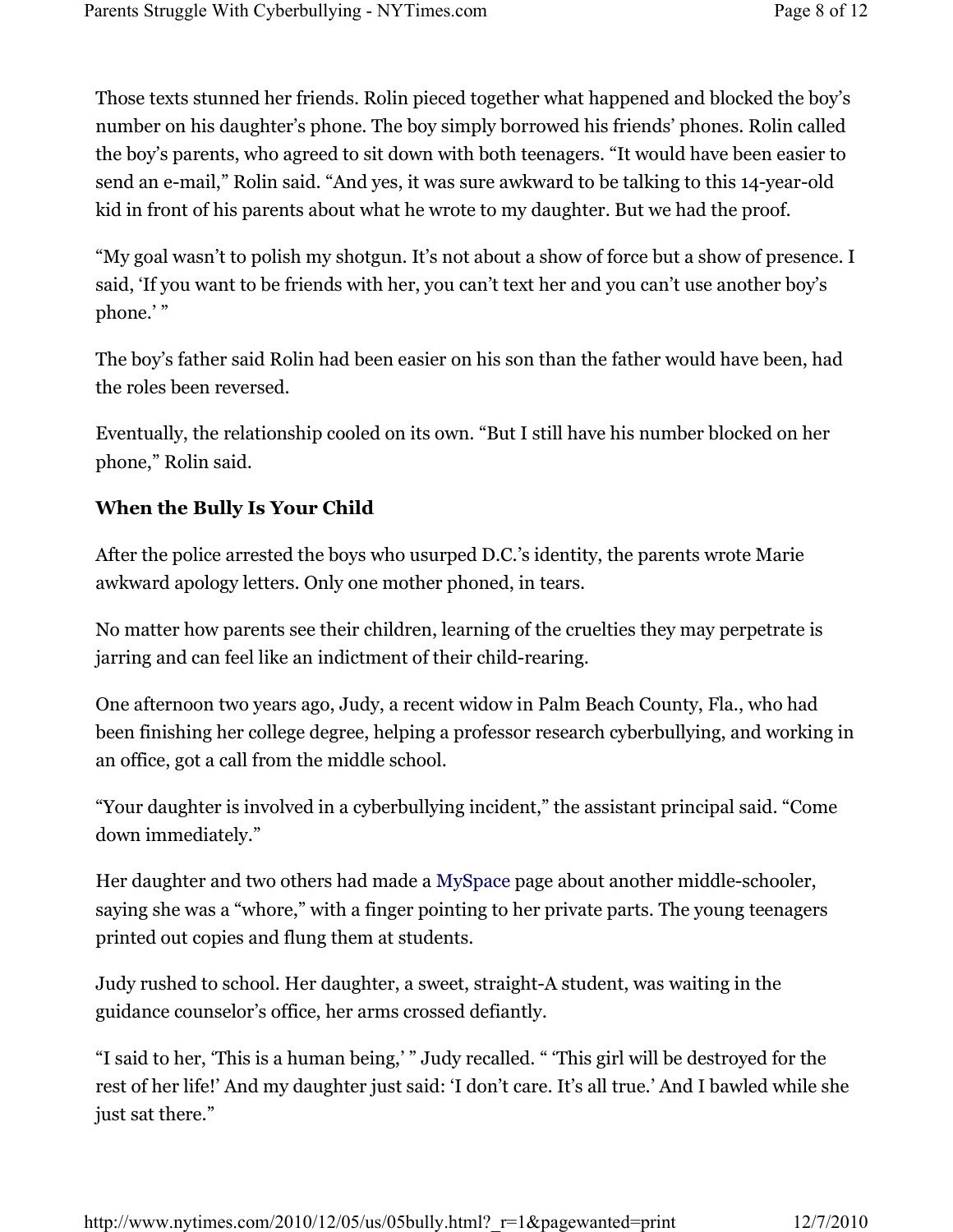The school suspended Judy's daughter for three days.

"I did not call the target, I'm ashamed to say," Judy recalled. "I didn't know how to get hold of her. The school wouldn't give me her name, and my daughter wouldn't talk to me."

Once Judy got over her shock, she said, "I had to accept that my daughter had really done this and it was so ugly."

Judy took away her daughter's computer, television and cellphone for months. She tried talking with her. Nothing. There were weeks of screaming and slammed doors.

Meanwhile, the girl's grades dropped. She was caught with marijuana. Judy realized that her daughter had long been bottling up many family stressors: illness and death, financial worries, her mother's exhausting schedule. In reaction, the girl had been misbehaving, including doing the very thing her mother found so abhorrent: cyberbullying.

In time, as Judy took long walks with her daughter, the girl began to resemble the child Judy thought she had known.

When her daughter's grades improved, Judy bought her a puppy. "A lot of people will disagree with me," Judy said, "but I thought, this is a way for her to be responsible for something other than herself, something that would be dependent on her for all its needs."

The girl doted on the puppy. One day, Judy asked: " 'Would you want anyone to be mean to your dog? Throw rocks at Foxy?' "

Her daughter recoiled. Judy continued: " 'How do you think other parents feel when something mean happens to their children?' Then she broke down crying. That's when I think she finally understood what she had done."

#### **Supervisor or Spy?**

Should teenagers have the same expectation of privacy from parents in their online accounts that an earlier generation had with their little red diaries and keys?

Software programs that speak to parental fears are manifold. Parents can block Web sites, getting alerts when the child searches for them. They can also monitor cellphones: a program called Mobile Spy promises to let parents see all text messages, track G.P.S. locations and record phone activity without the child knowing.

Parents who never believed they would resort to such tactics find themselves doing so.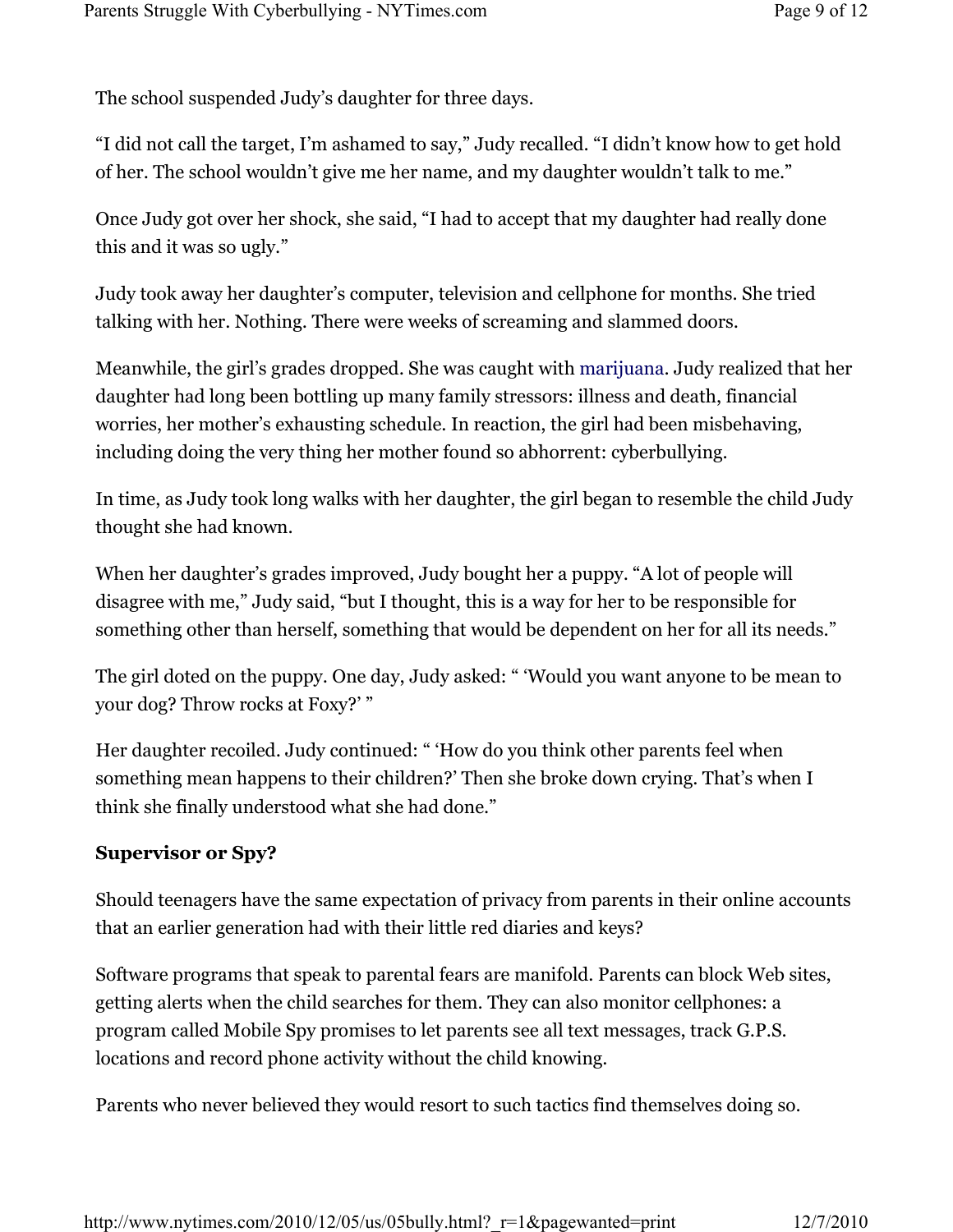Christine, the Bay Area mother whose daughter was sent links to pornography, struggled with how to supervise her daughter online. The challenge was compounded because students in the girl's grade were playing sexualized Truth or Dare games. Her daughter had a leading role.

Christine cut off her daughter's Internet access for months, mandating that she write schoolwork by hand. Over time, the girl earned back computer privileges. Christine also moved her to a parochial school. Then her daughter went on Facebook.

"We didn't know much about Facebook," said Christine, "but we set up serious monitoring." One program limited computer time; another blocked certain sites. Christine even had her daughter's Facebook password, so she could read the girl's private messages.

That was how Christine discovered 82 exchanges between her daughter, a freshman, and a popular senior boy at the school. Her daughter offered him oral sex if he promised not to tell friends. The boy wrote back, "Would it be O.K. if I tell friends but not the ones at school?"

Christine's daughter now sees a therapist. Christine herself uses a keystroke logger, software that records everything her two daughters write and see on their home computer. "It's uncomfortable," Christine said. "But my older daughter has demonstrated less than zero common sense. The level of trust between us is much lower than I'd like it to be. But I also think she was relieved that we caught her.

"My younger daughter calls me a stalker. She says we mistrust her because of what her sister did. That's true. But my eyes are open, and I won't go back."

Studies show that children tend to side with Christine's younger daughter. Last April in an omnibus review of studies addressing youth, privacy and reputation, a report by the Berkman Center for Internet and Society at Harvard noted that parents who checked their children's online communications were seen as "controlling, invasive and 'clueless.' " Young people, one study noted, had a notion of an online public viewership "that excludes the family."

Conversely, studies show that more parents are heading in Christine's direction. A recent study of teenagers and phones by the Pew Research Center Internet and American Life Project said that parents regard their children's phones as a "parenting tool." About twothirds said they checked the content of their children's phones (whether teenagers preemptively delete texts is a different matter). Two-thirds of the parents said they took away phones as punishment. Almost half said they used phones to check on their child's whereabouts.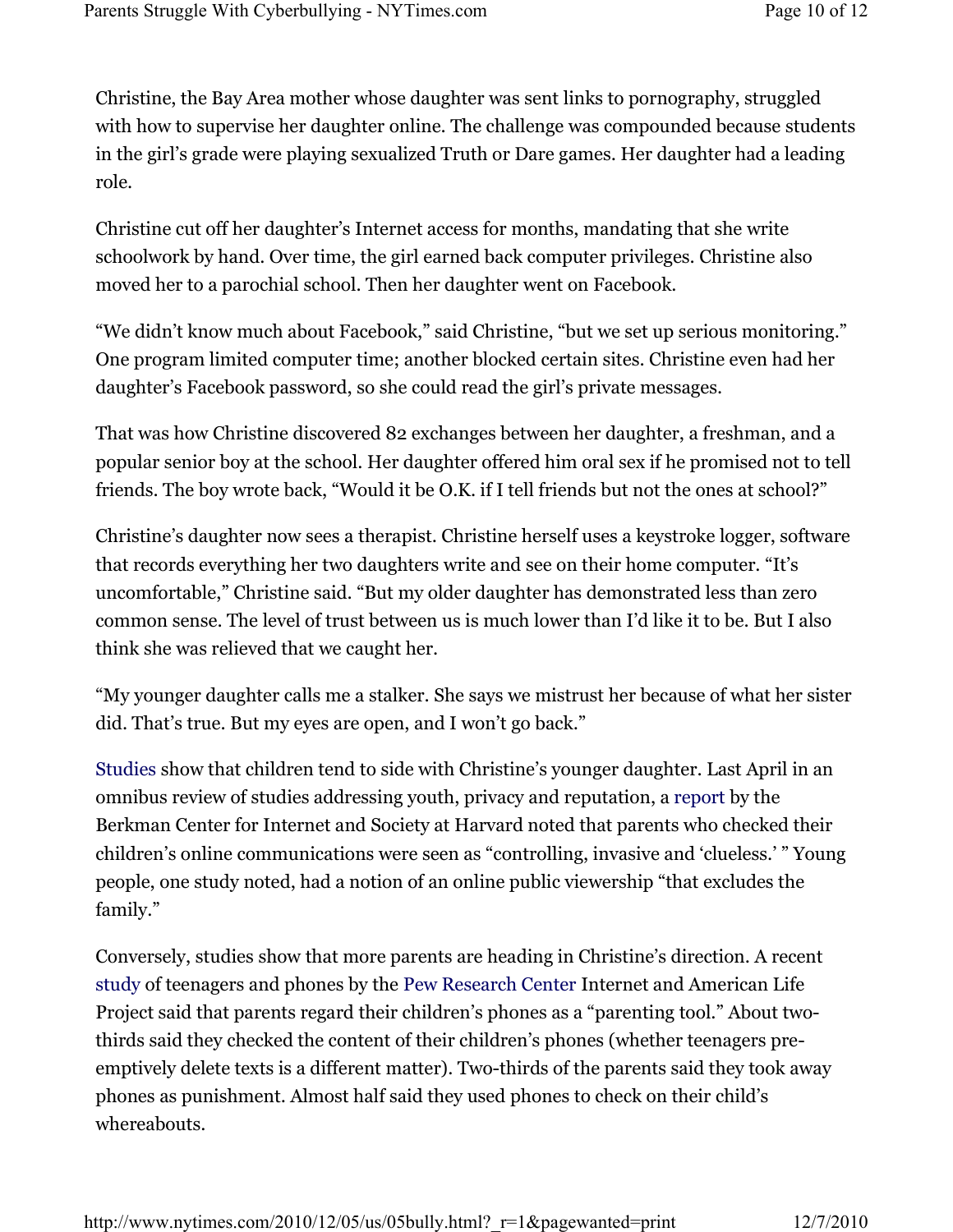Anne Collier, editor of NetFamilyNews.org, a parenting and technology news blog, noted that stealth monitoring may be warranted in rare cases, when a parent suspects a child is at serious risk, such as being contacted by an unknown adult.

But generally, she said, spying can have terrible repercussions:

"If you're monitoring your child secretly," Ms. Collier said, "what do you say to the kid when you find something untoward? Then the conversation turns into 'you invaded my privacy,' which is not what you intended to talk about."

Experts do not agree on guidelines about monitoring. But most concur on one principle:

"There is no one technology that will keep your kids safe," said Dr. Larry D. Rosen, a psychology professor at California State University, Dominguez Hills, who writes about raising a tech savvy generation. "The kids are smart enough to get around any technology you might use."

Dr. Englander installed keystroke logger software on her family computer. She uses it less as a monitoring device than as a means to teach her sons about digital safety. The Post-it on the family's computer reads: "Don't Forget That Mom Sees Everything You Do Online." She does not, in fact, check frequently. She just wants her boys to think before they hit the "send" button, so they understand that there is no privacy online, from her, or anyone.

Last spring, the Essex County, Mass., district attorney's office sent the three boys who forged D.C.'s Facebook identity to a juvenile diversion program for first-time nonviolent offenders.

If the boys adhere to conditions for a year, they will not be prosecuted. According to a spokesman, those conditions include: a five-page paper on cyberbullying; letters of apology to D.C. and everyone they insulted in his name on Facebook; attending two Internet safety presentations; community service; no access to the Internet except to complete schoolwork. Their computers must be in a public family space, not the bedroom.

Marie, who reports that D.C. has a new circle of friends and good grades, is reasonably satisfied with the sentencing conditions.

But compliance is another matter. She believes that at least one boy is already back on Facebook.

Overburdened school administrators and, increasingly, police officers who unravel juvenile cybercrimes, say it is almost impossible for them to monitor regulations imposed on teenagers.